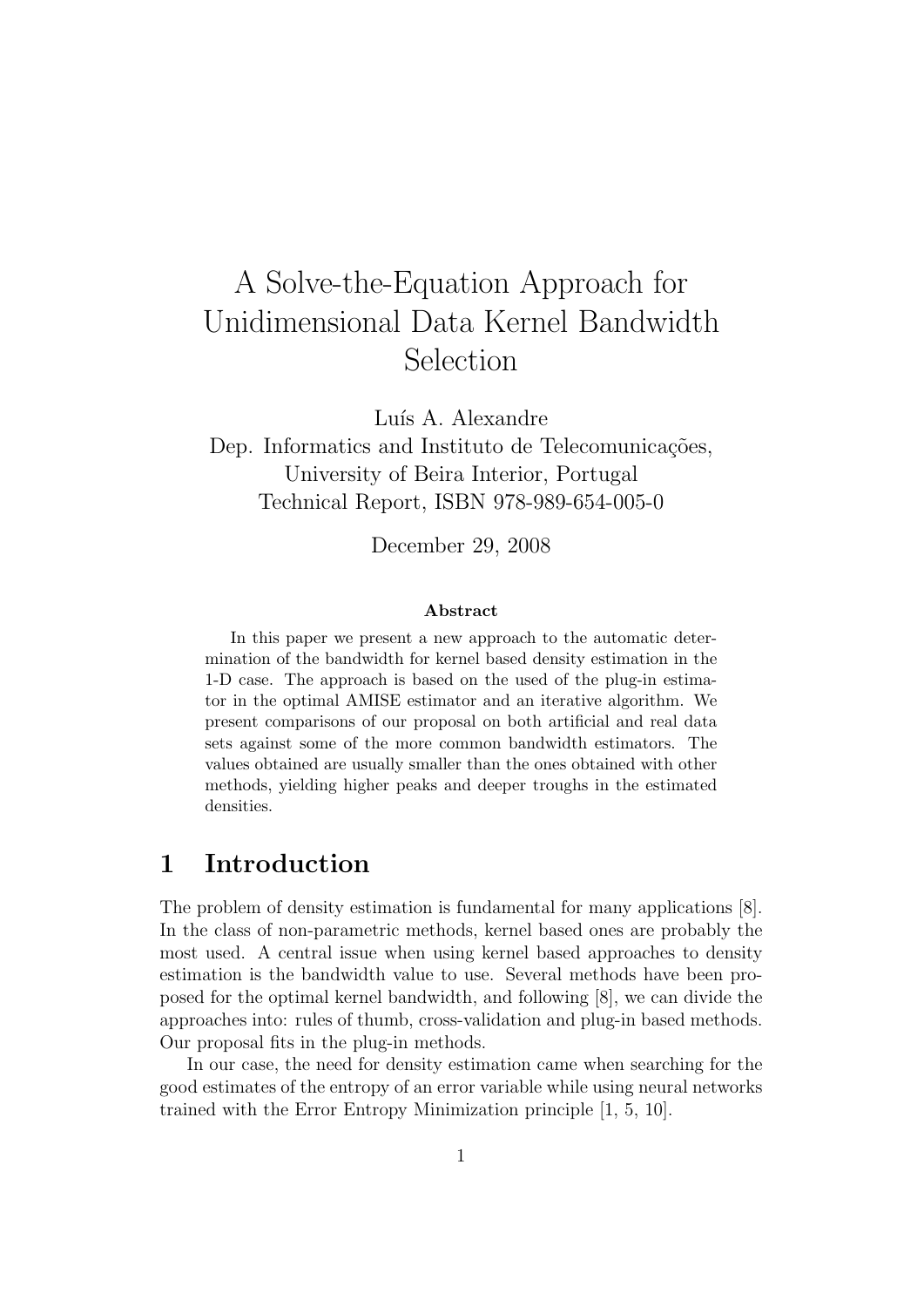The optimal  $h$  from the point of view of minimizing the asymptotic mean integrated square error (AMISE) is [11]

$$
h_{opt} = k_2^{-2/5} \left[ \int K(t)^2 dt \right]^{1/5} \left[ \int (f''(x))^2 dx \right]^{-1/5} n^{-1/5} \tag{1}
$$

where  $f(x)$  is the density,  $K(t)$  is the kernel used and

$$
k_2 = \int t^2 K(t) dt.
$$
 (2)

The problem with expression (1) is that it depends on the unknown density.

The idea in this work is to first replace the unknown density with its kernel based plug-in estimator and then use an iterative algorithm to provide automatic estimates of  $h_{opt}$ .

The difference between this approach and, e.g., the one by Sheather and Jones [9], which is one of the most used methods, lies in the fact that we do not assume that  $f$  is sufficiently smooth so that

$$
R(f'') = \int (f''(x))^2 dx
$$

is approximated by

$$
-\int f^{(4)}(x)f(x)dx.
$$

Instead, we use the plug-in estimator for the  $f''$  directly and solve the  $R(f'')$  for the case of a Gaussian kernel.

The rest of the paper is organized as follows: the next section contains our proposal for the kernel bandwidth estimator; section 3 presents the iterative algorithm used; the experiments are in section 4 and the final section contains the conclusions.

## 2 The proposed estimator

Let  $X_1, X_2, \ldots, X_n$  be a sample of size n from a random variable with density f. Our density estimator is

$$
\hat{f}(x) = \frac{1}{nh} \sum_{i=1}^{n} K\left(\frac{x - X_i}{h}\right)
$$
\n(3)

where  $K(x)$  is the kernel used. We use the Gaussian kernel

$$
K(t) = \frac{1}{\sqrt{2\pi}} \exp\left(-\frac{t^2}{2}\right).
$$
 (4)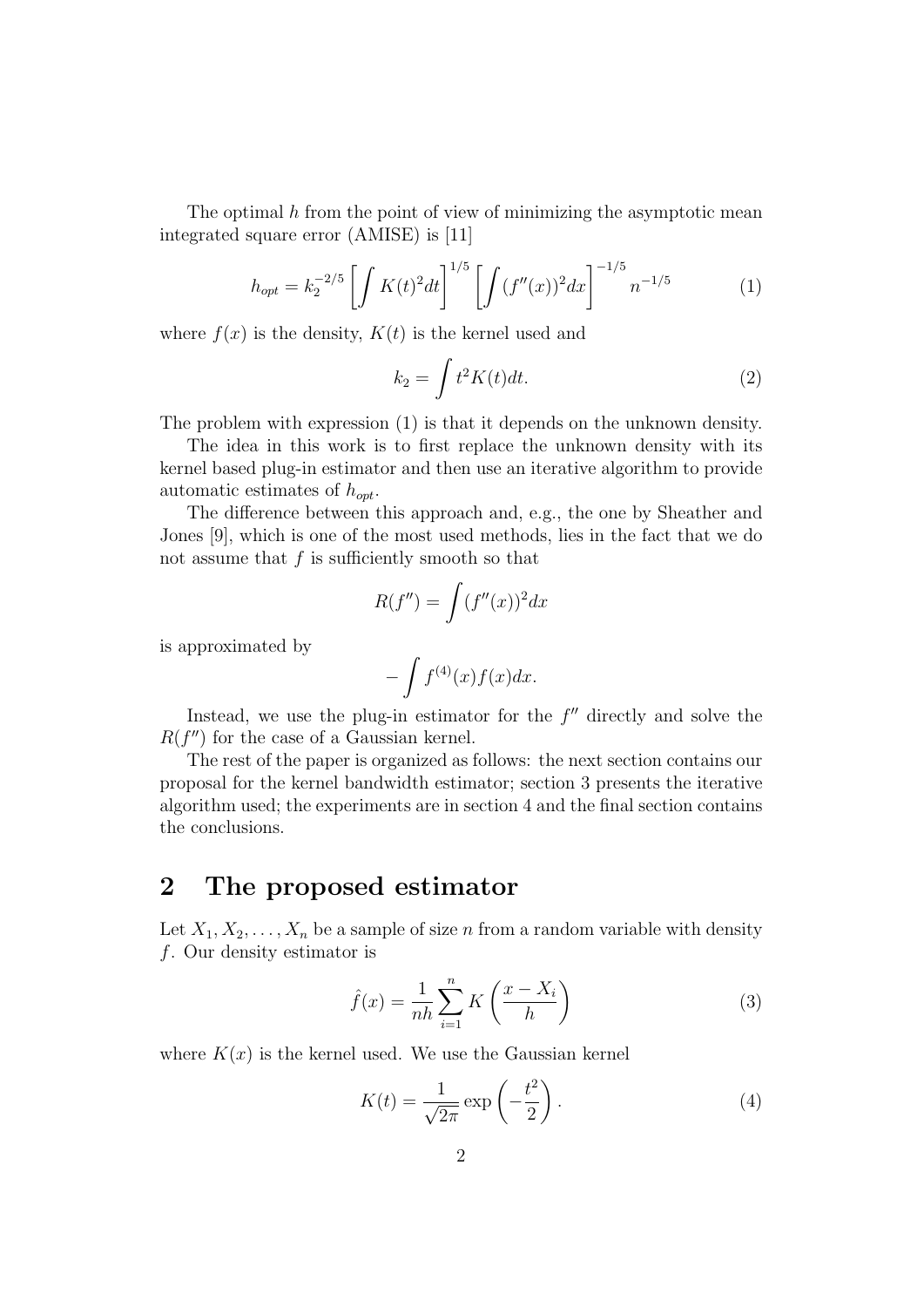The estimator of the  $i$ -th derivative of the density is

$$
\hat{f}^{(i)}(x) = \frac{1}{nh^{i+1}} \sum_{j=1}^{n} K^{(i)}\left(\frac{x - X_j}{h}\right)
$$
(5)

where  $K^{(i)}$  is the *i*-th derivative of the kernel.

Since the kernel used is the Gaussian  $(4)$ ,  $k_2$  is given by

$$
k_2 = \int_{-\infty}^{\infty} \frac{t^2}{\sqrt{2\pi}} \exp\left(-\frac{t^2}{2}\right) dt = 1.
$$
 (6)

The second term on the rhs of expression (1) is

$$
k_3 = \left[ \int_{-\infty}^{\infty} K(t)^2 dt \right]^{1/5} = \left( \frac{1}{2\sqrt{\pi}} \right)^{1/5}.
$$
 (7)

The integral of the squared second derivative of  $f(R(f''))$  will be estimated by

$$
R(f'') \approx \int (\hat{f}''(x))^2 dx
$$
  
=  $\frac{1}{(nh^3)^2} \int \left( \sum_{i=1}^n K''\left(\frac{x - X_i}{h}\right) \right)^2 dx$  (8)  
=  $\frac{1}{2\pi (nh^3)^2} \int \left( \sum_{i=1}^n (Y_i^2 - 1) \exp\left(-\frac{Y_i^2}{2}\right) \right)^2 dx$ 

where

$$
Y_i = \frac{x - X_i}{h}.\tag{9}
$$

Since

$$
\left(\sum_{i=1}^{n} a_i\right)^2 = 2\sum_{i=1}^{n} \sum_{j (10)
$$

we have

$$
\left(\sum_{i=1}^{n} (Y_i^2 - 1) \exp\left(-\frac{Y_i^2}{2}\right)\right)^2 = \left(\sum_{i=1}^{n} Z_i\right)^2
$$

$$
= 2 \sum_{i=1}^{n} \sum_{j < i} Z_i Z_j + \sum_{i=1}^{n} Z_i^2 \tag{11}
$$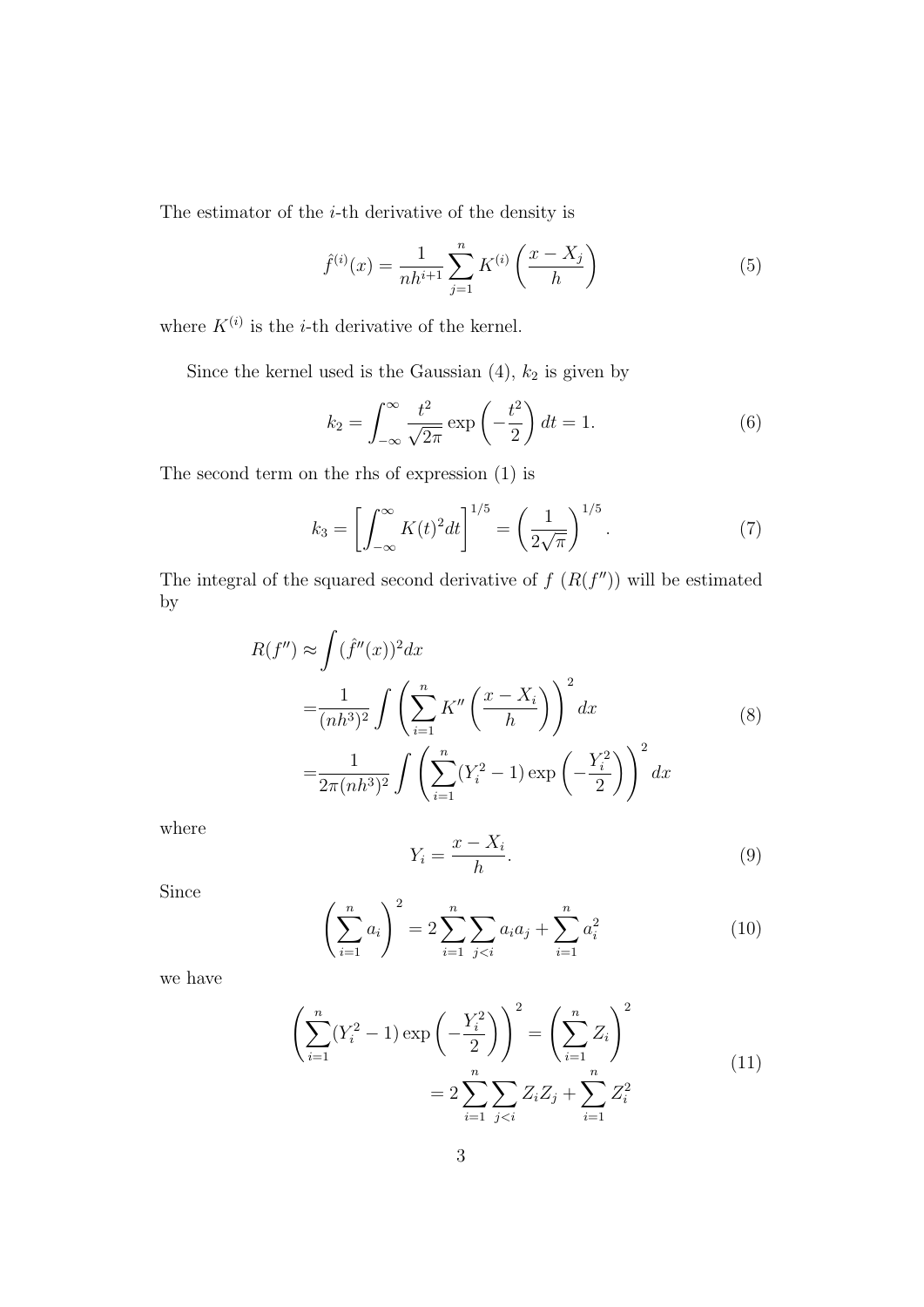where

$$
Z_i = (Y_i^2 - 1) \exp\left(-\frac{Y_i^2}{2}\right).
$$
 (12)

The integral of expression (11) can be written as

$$
2\sum_{i=1}^{n} \sum_{j (13)
$$

The first integral in this expression is

$$
\int Z_i Z_j dx = \frac{\sqrt{\pi}}{16h^3} \left[ \left( (X_i - X_j)^2 - 6h^2 \right)^2 - 24h^4 \right] \exp \left( -\left( \frac{X_i - X_j}{2h} \right)^2 \right) \tag{14}
$$

and the second is

$$
\int Z_i^2 dx = \frac{3h}{4} \sqrt{\pi}.
$$
\n(15)

So, expression (13) becomes  $\sqrt{\pi}$  $\frac{\sqrt{\pi}}{4}k_4$  where

$$
k_4 = 3nh +
$$
  

$$
\frac{1}{2h^3} \sum_{i=1}^n \sum_{j
$$

Finally, our estimate of the best  $h$  is given by

$$
\hat{h}_{opt} = \left(\frac{4nh^6}{k_4}\right)^{1/5} \tag{17}
$$

Note that it still depends on the value of  $h$ , as the original expression. What we did was basically adapt it to the discrete case so that we can estimate its value from a sample. To solve this dependency we will use an iterative algorithm: see section 3 bellow.

# ${\bf 3}\quad {\bf An} \text{ iterative algorithm for } \hat h_{opt}$

We use the following algorithm to determine  $\hat{h}_{opt}$ .

- 1. Initialize  $\epsilon$  and set  $h_0 = S1$ ,  $h_1 = h_0 + \epsilon$
- 2. While  $(|h_1 h_0| > \epsilon)$  do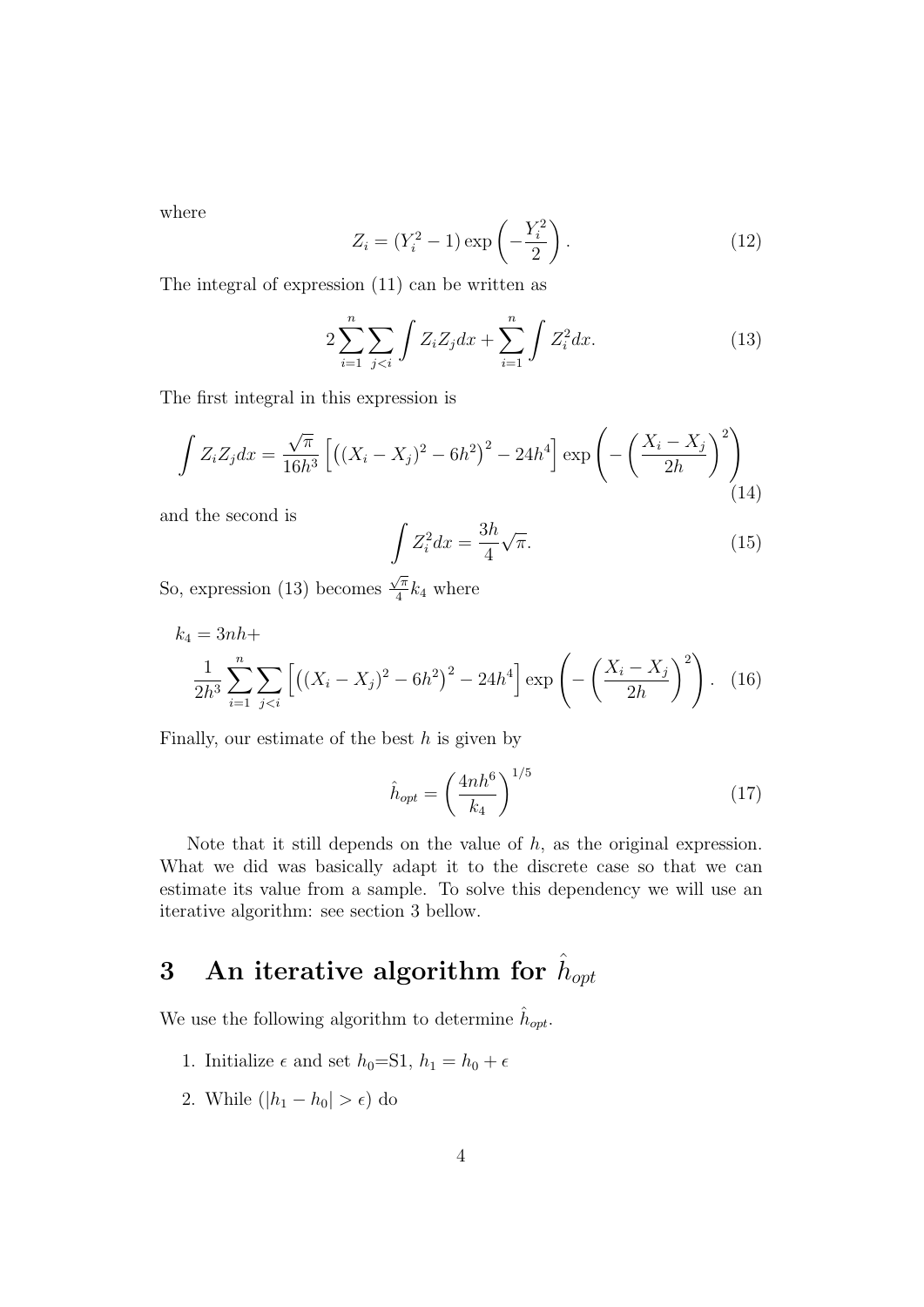- (a) Set  $h_0=h_1$
- (b) Find  $h_1$  using expression (17) with  $h = h_0$
- (c) Set  $h_1 = (h_0 + h_1)/2$

3. Return  $\hat{h}_{opt} = h_1$ 

The difference between consecutive estimates is compared against  $\epsilon$  and is used to stop the iteration once a given precision is achieved. The  $\hat{h}_{opt}$  estimate is initialized to the value of one of the estimators proposed by Silverman in [11], S1 (see below), plus  $\epsilon$ .

We implemented another version based on the Newton-Raphson method, but the results were similar and this is a simpler algorithm.

## 4 Experiments

### 4.1 Experiments on artificial data sets

We built two types of data sets to test the above approximations to the best theoretical h given in expression  $(1)$ ,  $h_{opt}$ . The data sets are created with the same distribution but vary in the number of points from 10 to 280 in steps of 30. Also, for a given size, 30 repetitions are made, where naturally the data is different for each repetition. We compare the obtained  $\hat{h}_{opt}$  against several common bandwidth estimators. Silverman's empirical expression for the case of a Gaussian kernel and assuming a Gaussian density is [11]

$$
S0 = 1.06\sigma n^{-1/5} \tag{18}
$$

where *n* is the number of data points and  $\sigma$  the data standard deviation. A more general proposal from Silverman is [11]

$$
S1 = 0.9An^{-1/5}
$$
 (19)

where

$$
A = \min(\sigma, \text{interquartile range}/1.34)
$$

We will also compare the obtained values against the ones produced by two cross-validation approaches: biased cross-validation (BCV) [7] and unbiased cross-validation (UCV) [3]. Finally we will compare against the Sheather and Jones estimator (SJ) [9] as a member of the plug-in estimators. The label 'Our' represents the estimates produced with our proposal.

The data are generated from normal densities so it is possible to evaluate  $h_{opt}$  exactly.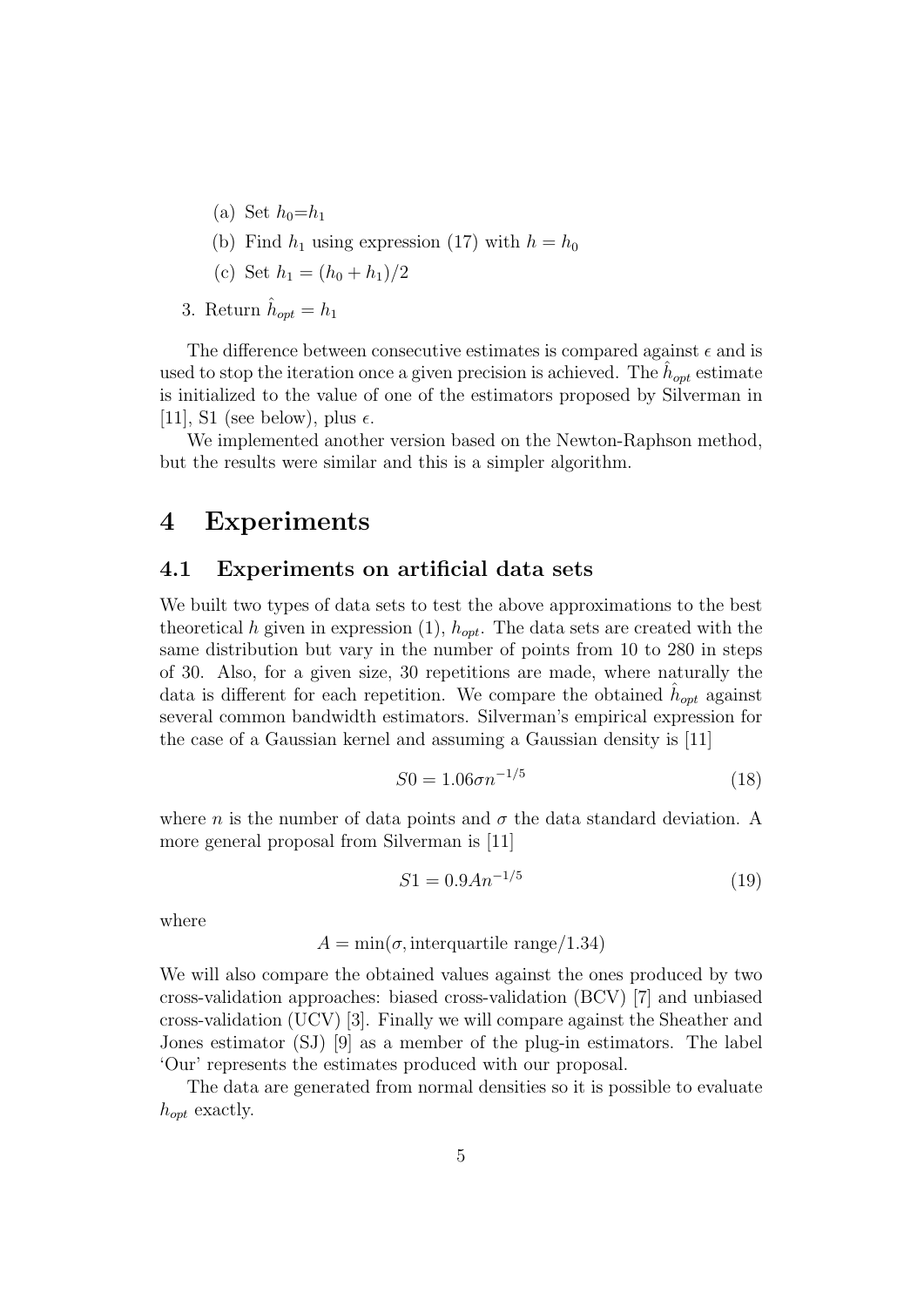

Figure 1: Average bandwidths for 30 repetitions and several sample sizes produced with 6 estimators and the optimal value for the data set 1.

#### 4.1.1 Data set 1

In this case we use data from  $f \sim N(0, \sigma)$ . Expression (1) becomes

$$
h_{opt} = k_3 \left(\frac{3n}{8\sigma^5 \sqrt{\pi}}\right)^{-1/5} = 1.06\sigma n^{-1/5}
$$
 (20)

In this case, the optimal value is identical to expression (18), but since the latter is an empirical expression the values will be different from the theoretical ones due to the estimation of the standard deviation versus its true value. We used  $\sigma = 0.5$  in the experiments.

Table 1 contains the mean squared error of the average estimates regarding the optimal value.

As would be expected, the best values are obtained with the S0 estimator. In these experiments our proposal presents the second worst performance. So if the densities to estimate are approximately normal, any of the other estimators (with the exception of S1) will perform better.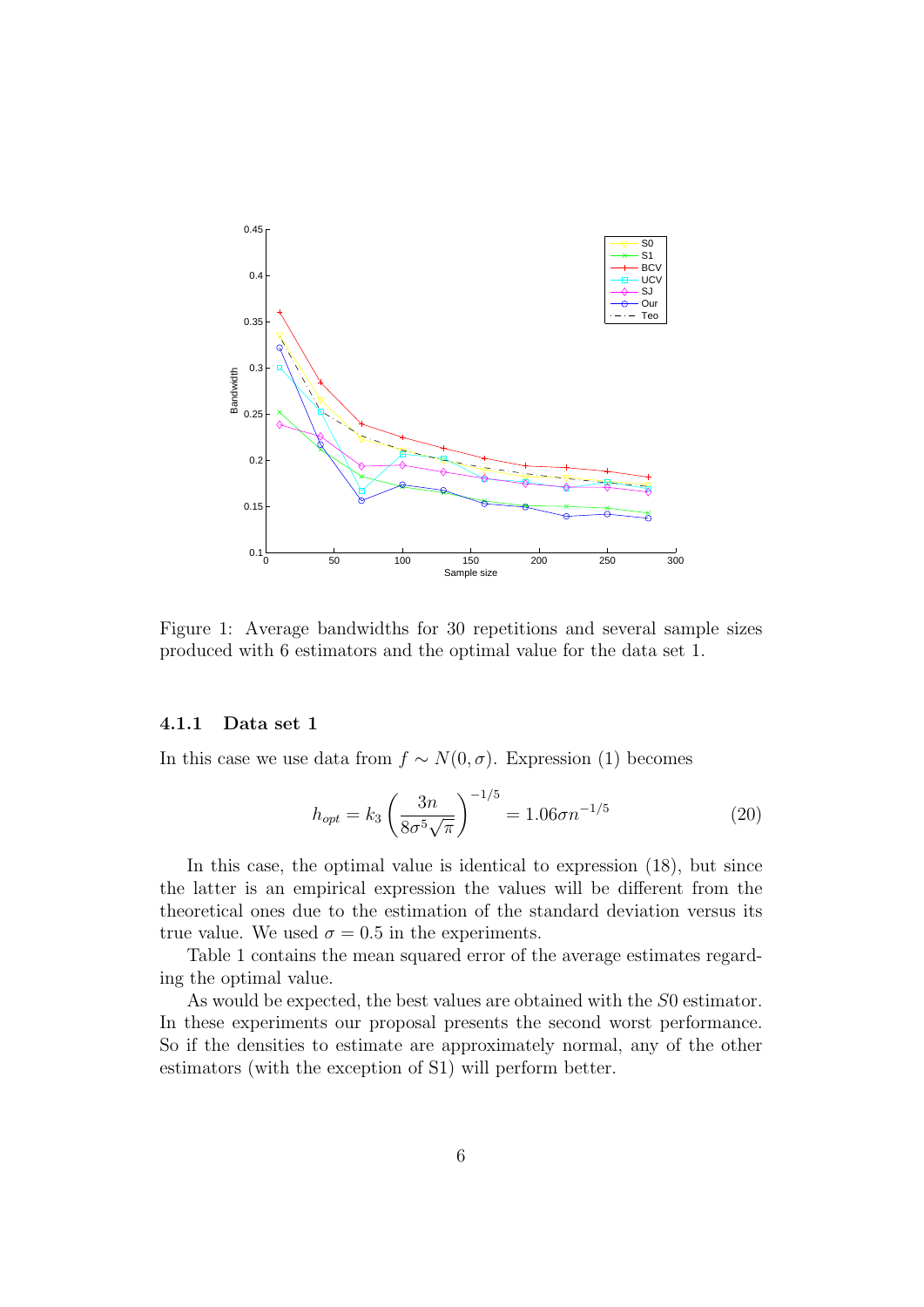

Figure 2: Average bandwidths for 30 repetitions and several sample sizes produced with 6 estimators and the optimal value for the data set 2.

#### 4.1.2 Data set 2

For this data set we use a mixture of two normal densities with equal variances:

$$
f(x) = 0.5f_1(x) + 0.5f_2(x), f_1 \sim N(-2, 0.3), f_2 \sim N(1, 0.3)
$$

Expression (1) becomes in this case

$$
h_{opt} = k_3 (43.5331n)^{-1/5}
$$
 (21)

Figure 2 presents the average for 30 repetitions of the estimated bandwidth obtained with the six estimators referred previously.

Analysing the MSE results in table 1, we observe that our proposal gives the smallest MSE followed closely by the UCV.

### 4.2 Experiments on real data sets

In this section we show the results of the proposed estimator and the respective densities on two real data sets. The first data set contains the data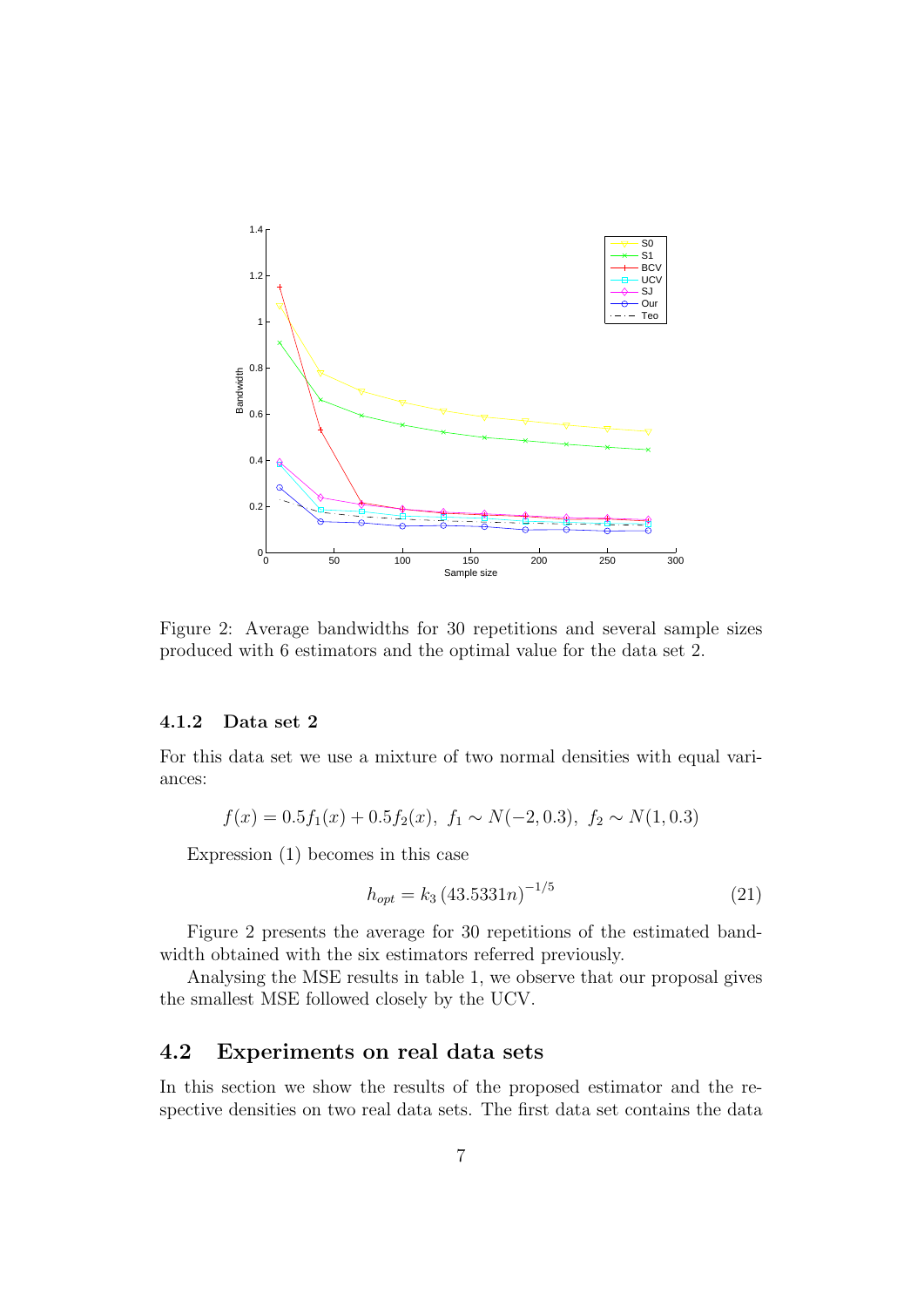Table 1: This table contains the mean squared error of the average estimates to the optimal value, for data sets 1 and 2.

|                                                                                           | - SO | S1 BCV UCV | S.I | $_{\rm Our}$ |
|-------------------------------------------------------------------------------------------|------|------------|-----|--------------|
| Data set $1 \mid 0.0019 \quad 0.1829 \quad 0.0276 \quad 0.0508 \quad 0.1187 \quad 0.1577$ |      |            |     |              |
| Data set $2 \mid 0.0278$ 0.0181 0.0099 0.0002 0.0004 0.0001                               |      |            |     |              |

Table 2: Bandwidth values estimated with different approaches for real data sets.

| Data set                                                 |  | S1 BCV UCV | - S.I | $()_{11}$ |
|----------------------------------------------------------|--|------------|-------|-----------|
| Swiss bank notes   0.478 0.401 0.514 0.336 0.311 0.253   |  |            |       |           |
| Buffalo snowfall   10.979 9.321 11.801 9.371 9.017 6.751 |  |            |       |           |

relative to the bottom margin, in millimeters, of 100 forged Swiss bank notes [2]. The second data set is the Buffalo snowfall data. This data set contains 63 observations representing the annual snowfall, in inches, in Buffalo (New York) from winter 1910/11 to 1972/73 [6].

Table 2 contains the kernel bandwidth estimates of the proposed estimator on these data sets, along with estimates from different methods.

Figures 3 and 4 present the estimated densities using our approach and the one by Sheather and Jones (SJ) on these two data sets.

We can see that since the values of the bandwidth obtained with our method are smaller than the ones obtained with any of the other methods tested, and in the case of the figures, smaller than the ones obtained with the SJ method. The peaks of the estimated densities are higher than the ones obtained by the SJ method and the troughs are deeper. This is an improvement since it is considered that the kernel approaches to density estimation usually produce flat peaks and insufficiently deep troughs [4].

## 5 Conclusions

In this paper we presented an approach to the determination of the optimal bandwidth for one dimensional kernel density estimation. This approach is based on the use of a plug-in estimator together with an iterative algorithm. We presented simulation results on both artificial and real data and compared these results against other common bandwidth estimators.

We concluded that our approach is appealing since it provides sharper peaks and deeper troughs in the estimated densities due to the fact that it yields smaller bandwidth estimates then the methods to which it was compared. The asymptotic properties of the estimator are currently being studied and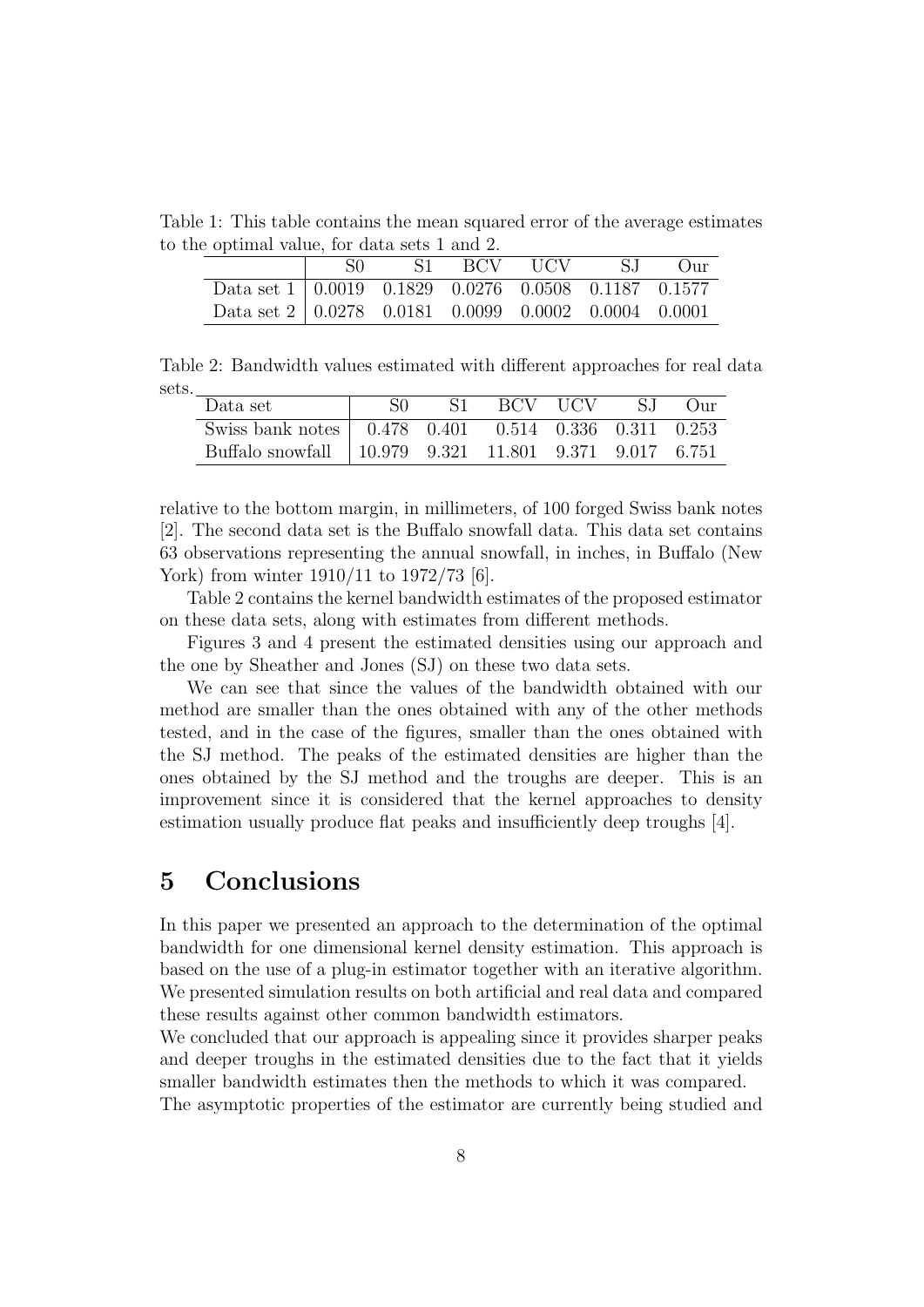

Figure 3: Swiss fraudulent bank notes (the bottom data only): the solid line presents the density estimate with the bandwidth obtained with our method and the dotted line using Sheather and Jones method.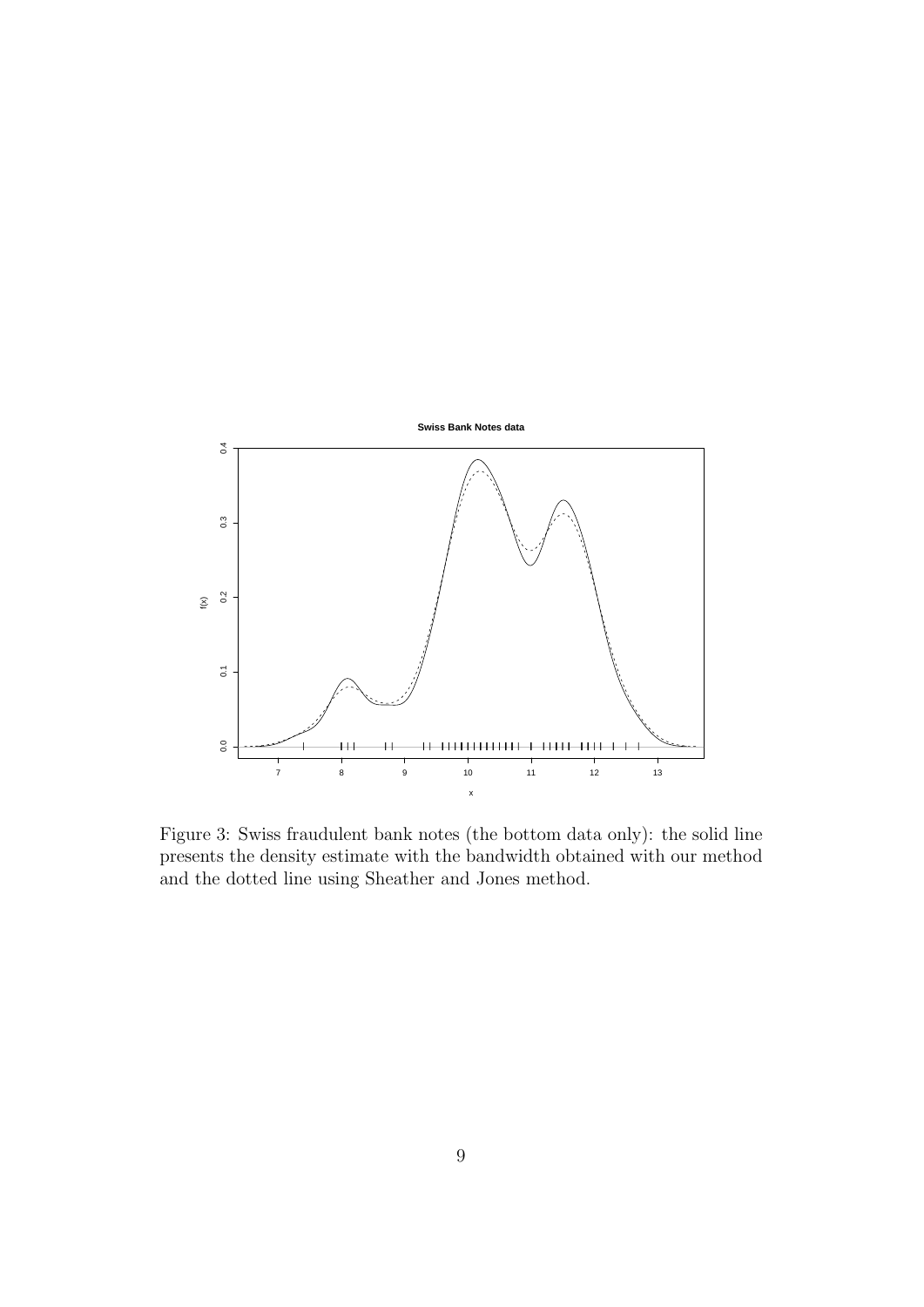

Figure 4: Buffalo snowfall data: the solid line presents the density estimate with the bandwidth obtained with our method and the dotted line using Sheather and Jones method.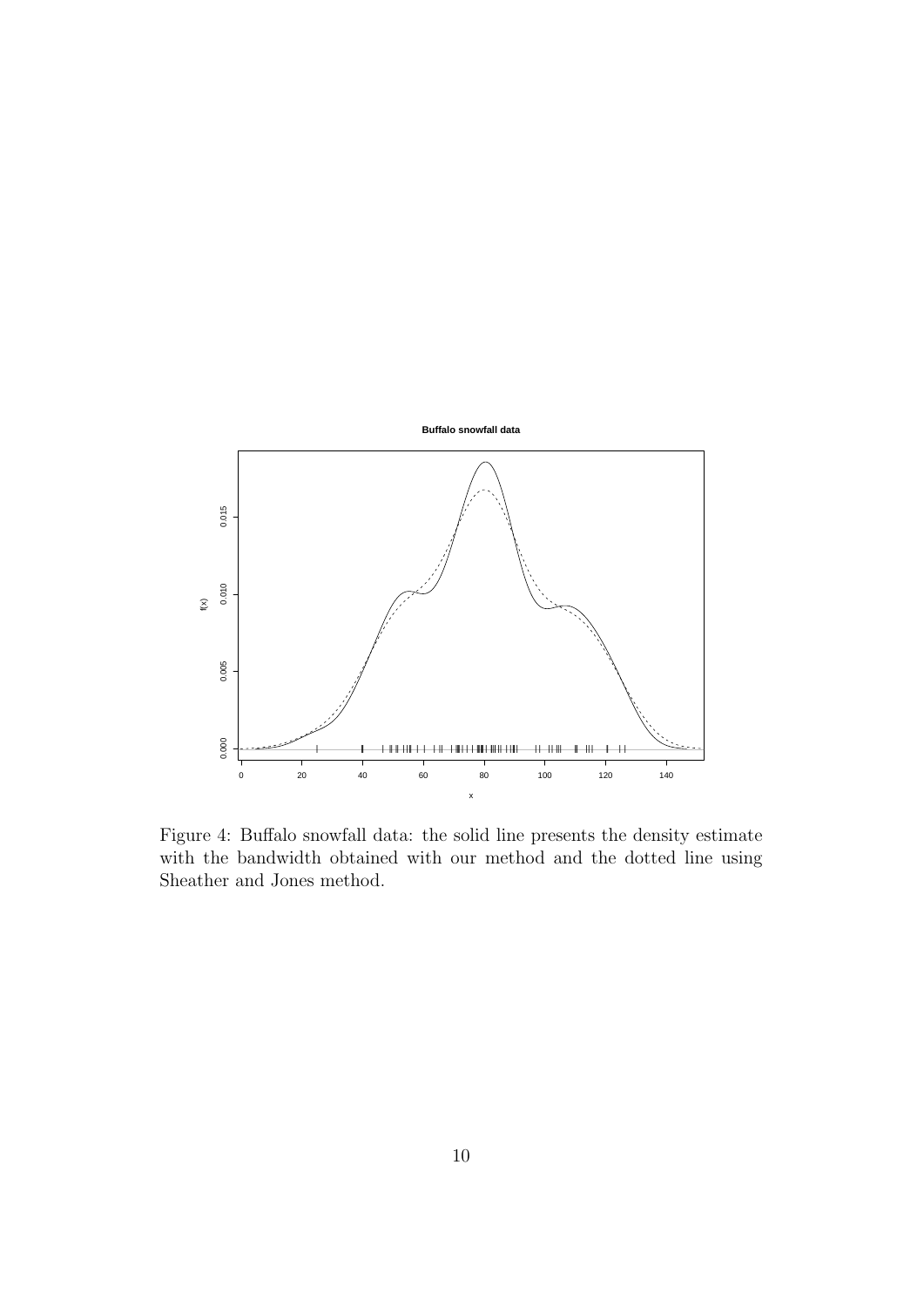will be the subject of a future publication.

## Acknowledgments

This work was supported by the Portuguese FCT-Fundação para a Ciência e Tecnologia, POS Conhecimento and FEDER (project POSC/EIA/56918/2004).

## References

- [1] L.A. Alexandre and J. Marques de Sá. Error entropy minimization for LSTM training. In 16th International Conference on Artificial Neural Networks - ICANN 2006, volume LNCS 4131 - part I, pages 244–253, Athens, Greece, September 2006. Springer.
- [2] B. Flury and H. Riedwyl. Multivariate statistics: A practical approach. Chapman & Hall, London, 1988.
- [3] P. Hall. Large sample optimality of least-squares cross-validation in density estimation. Ann. Statist., 11:1156–114, 1983.
- [4] M.L. Hazelton and B.A. Turlach. Reweighted kernel density estimation. Computational Statistics & Data Analysis, 51:3057–3069, 2007.
- [5] J. Santos, L.A. Alexandre, and J. Marques de Sá. The error entropy minimization algorithm for neural network classification. In Ahmad Lofti, editor, Proceedings of the 5th International Conference on Recent Advances in Soft Computing, pages 92–97, Nottingham, United Kingdom, December 2004.
- [6] D.W. Scott. Multivariate Density Estimation. John Wiley & Sons, 1992.
- [7] D.W. Scott and G.R. Terrell. Biased and unbiased cross-validation in density estimation. J. Amer. Statist. Assoc., 82:1131–1146, 1987.
- [8] S.J. Sheather. Density estimation. Statistical Science, 19(4):588–597, 2004.
- [9] S.J. Sheather and M.C. Jones. A reliable data-based bandwidth selection method for kernel density estimation. Journal of the Royal Statistical Society. Series B, 53(3):683–690, 1991.